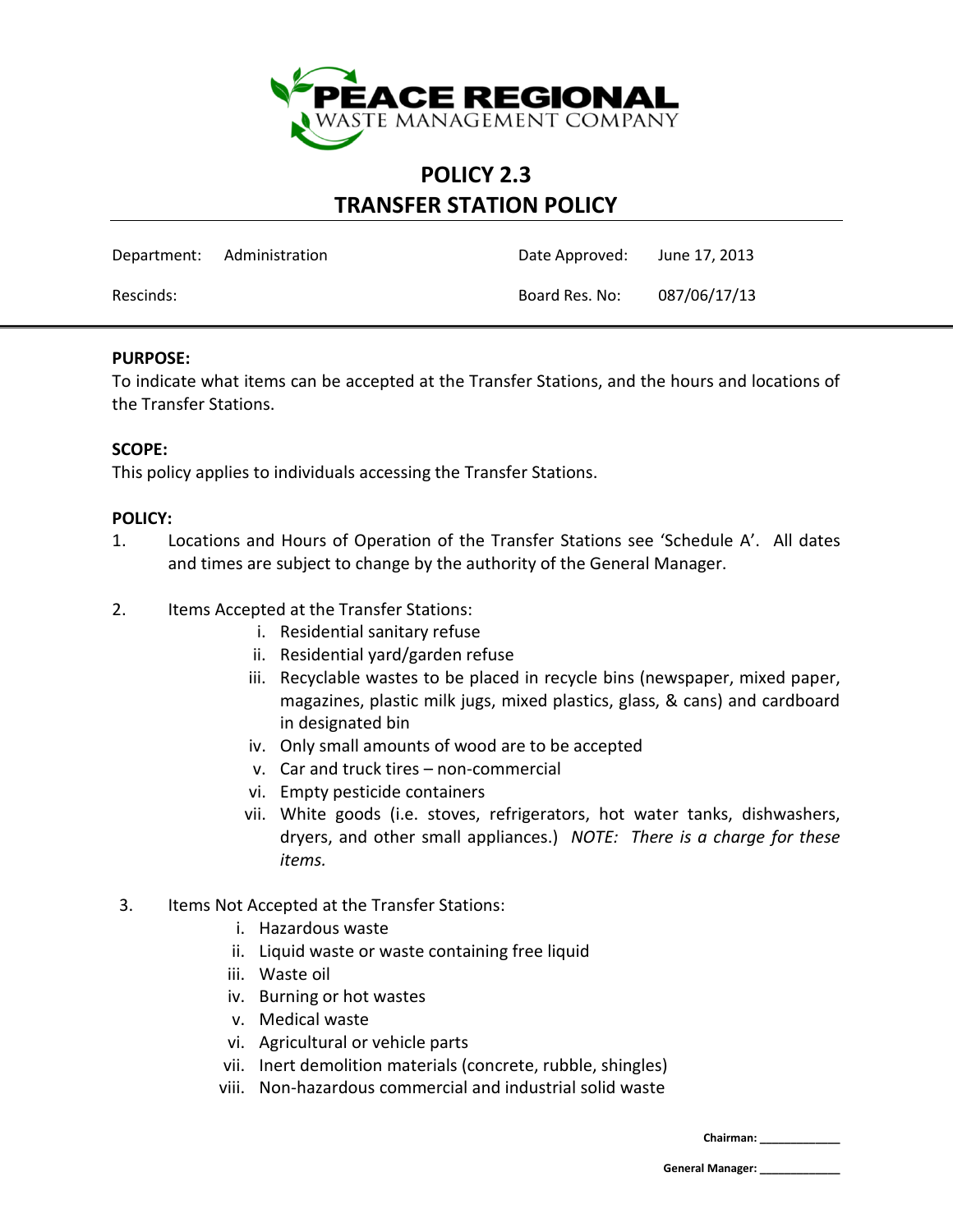- ix. Dead animals
- x. General metals (i.e. eave troughs, satellite dishes, wire, pails, barrels, siding, iron, steel, metal banding, pipe, cable, swing sets, lawnmowers)
- xi. Construction, renovation or demolition waste
- xii. Auto hulks
- 4. The Company has Agreements with Contractors who operate and manage the Transfer Stations on the Company's behalf.
- 5. During the hours of operation at each of the Transfer Stations, the Contractors (themselves) are required to be on-site at all times.
- 6. Truckloads of Brush, Trees, and/or wood will not be accepted at Transfer Stations and can be taken to the Landfill.

\_\_\_\_\_\_\_\_\_\_\_\_\_\_\_\_\_\_\_\_\_\_\_\_\_\_\_\_\_\_\_\_\_\_\_\_\_ \_\_\_\_\_\_\_\_\_\_\_\_\_\_\_\_\_\_\_\_\_\_\_\_\_\_\_\_\_\_\_\_\_\_\_

- 7. Treated/Painted wood must be taken to the Landfill.
- 8. Spring and Fall Clean-ups:
	- a. Northern Sunrise County and the Village of Nampa host joint Spring and Fall clean-up at the same time, and those residents are encouraged to take their items to the Northern Sunrise County Transfer Stations.
	- b. Town of Peace River hosts a Spring and Fall clean-up where their residents are encouraged to take their items to the Town of Peace River's Public Works Yard.
	- c. Dates for the Spring and Fall clean-ups will be announced by each Municipality one month prior to the Clean-up. Announcements will be made in one or more of the following ways; newspaper, radio station, municipal website, newsletter, social media, flyer, etc.

Chairman General Manager

**Chairman: \_\_\_\_\_\_\_\_\_\_\_\_\_**

**General Manager: \_\_\_\_\_\_\_\_\_\_\_\_\_**